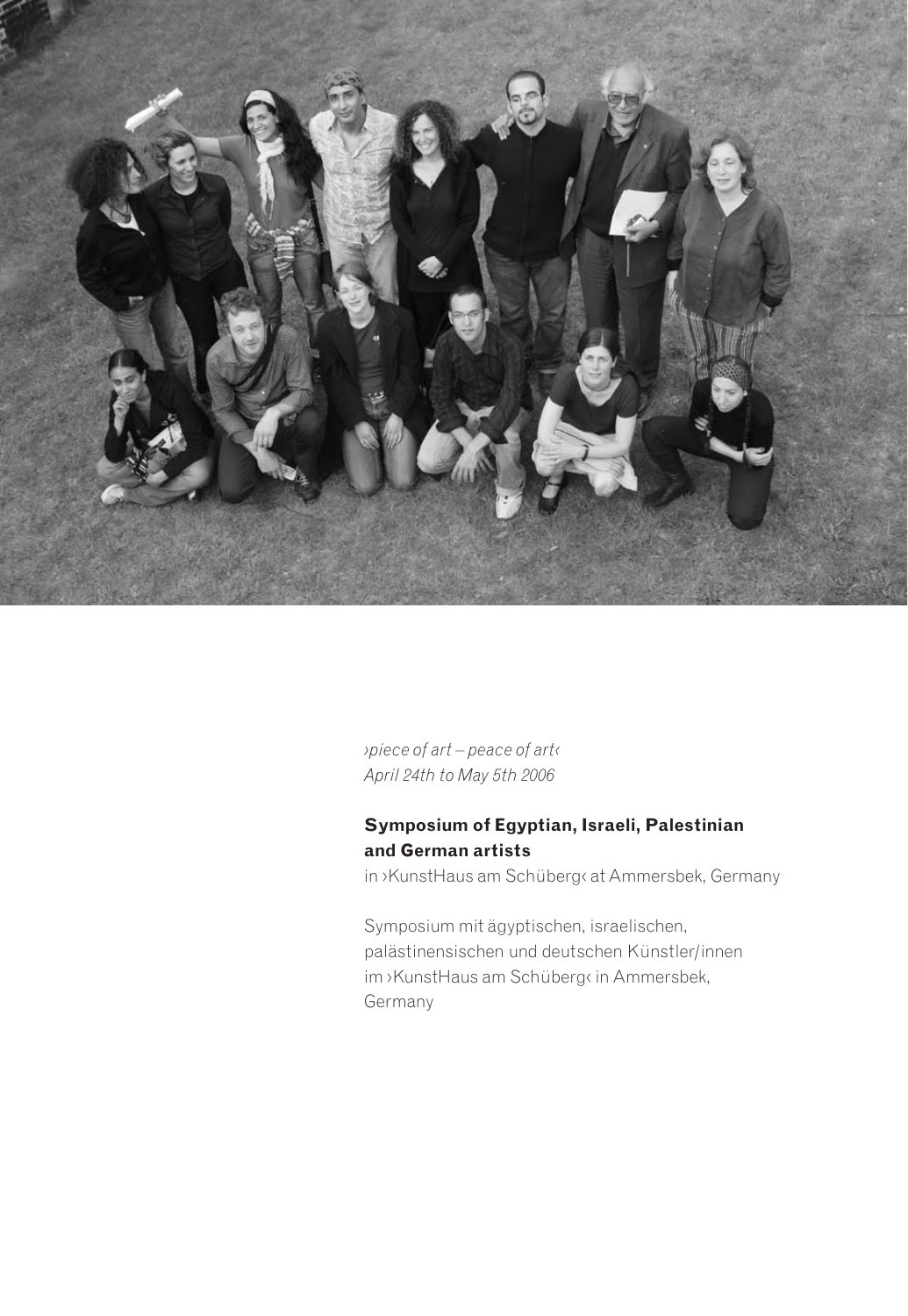



### › piece of art – peace of art ‹

Vierzehn Künstlerinnen und Künstler aus Israel, Palästina, Ägypten und Deutschland haben in der evangelischen Tagungsstätte Haus am Schüberg zwei Wochen lang zusammen gelebt und zusammen gearbeitet. Künstlerinnen und Künstler aus sehr unterschiedlichen Lebenssituationen, die im Nahen Osten aber geprägt sind von Angst und Bedrohung und Gebrauch beziehungsweise Missbrauch der drei Religionen Judentum, Christentum und Islam. Diese Religionen haben in den alten Vätergeschichten ihre gemeinsamen Wurzeln und in dieser geographischen Region ihren Ausgangspunkt. Alle drei Religionen eröffnen von ihrem Kern, von ihrer Botschaft her, das friedliche Zusammenleben. Und werden doch bis zum heutigen Tag von Machthabenden und Machtinteressierten immer wieder missbraucht zur Konfrontation.

**|** Dieses Symposium erforderte Mut von den Teilnehmenden und von den Veranstaltern. Menschen trafen hier aufeinander, die von den politischen Gegebenheiten her zum Teil gegeneinander stehen, Menschen, die im Macht- und Ohnmachts-Geflecht ihrer eigenen Länder und internationaler Interessen durch blutige Grenzen getrennt sind, Grenzen, die mitten durch die je eigene Gesellschaft laufen. Und jeder hat die tiefe Sehnsucht für sich und seine Familie, dass Zukunft, dass Hoffnung, dass Frieden doch möglich wären, und es einen Weg zu Gerechtigkeit und Versöhnung geben müsste. *› piece of art – peace of art‹*: Die Kunst des Friedens – der Frieden der Kunst – ein Kunststück – die Kunst, sich stückweise dem Frieden anzunähern: all dies schwingt mit im Titel des Symposiums.

**|** Ich danke mit ausdrücklichem Respekt und mit Bewunderung den vierzehn Künstlerinnen und Künstlern, die in der Begegnung sehr mutig waren. Es war wahrhaftig kein romantisch schwärmerischer Prozess, sondern harte Arbeit mit mancher Träne und der Wachsamkeit, die politische Realität künstlerisch zu interpretieren, ohne sich dabei von der einen oder anderen Seite politisch missbrauchen zu lassen. So werden sie zu Hoffnungsboten, dass Frieden möglich sein kann, wenn Beziehung gewagt wird. Und diese Hoffnungsbotschaften verändern die Welt!

Vielen Dank

Hartwig Liebich Propst im Kirchenkreis Stormarn

#### Von der Idee, der Kunst den Vortritt zu lassen

›peace of art – Interkultureller Dialog in Kunst, Religion und Politik‹ ist ein Projekt, das sich mit dem Nahen Osten als einer der schwierigen Konfliktregionen der Welt beschäftigt. Konflikte, die Deutsche nicht unberührt lassen. Fragen wie das interkulturelle Zusammenleben der orientalischen und der westlichen Welt, die nicht bewältigten Folgen des Holocaust und des interreligiösen Dialogs zwischen Juden, Muslimen und Christen werden unweigerlich angesprochen, wenn es um diese Region geht. **|** Das Konzept von ›peace of art‹ sehen wir im Dreiklang von Kunst, Religion und Politik und in der übergreifenden Zusammenarbeit zwischen Menschen aus diesen Bereichen als eine große Chance für Verständigung und Versöhnung*.* Ausgangspunkt war die Erfahrung, dass die kulturhistorische Bedeutung der Region hinter aktuellen Konflikten oft verborgen bleibt, und die Einsicht in die Rolle Europas hinsichtlich der Bedeutung von historischen Entwicklungen und von politischen Interessenslagen, die die Konflikte mehr bestimmen als religiöse oder kulturelle Unterschiede. Zusammengenommen führten uns diese Aspekte zu dem Ansatz, Künstler/innen aus Ägypten, Israel, Palästina und Deutschland zu einem Symposium und einer Ausstellung mit dem

Titel >piece of art – peace of art< einzuladen. Qualitativ hochwertige Auseinandersetzung mit dem Thema Frieden wurde gewählt als Ansatzpunkt, um die norddeutsche Öffentlichkeit mit den Kulturwochen Nahost für die Kunst und die Kultur des Nahen Ostens zu interessieren.

**|** Aus anderen Projekten wussten wir, wie leicht gut gemeinter Kulturdialog sich auf den bloßen Austausch vermeintlicher Unterschiede reduziert. Uns ging es stattdessen um eine interkulturelle Zusammenarbeit, die kulturelle Normierungen zugunsten individueller Prägung überwindet. Die Arbeiten der teilnehmenden Künstlerinnen und Künstler sprechen eine selbstbewusste Sprache und setzen sich in direkter und präziser Art mit der Alltagswirklichkeit von Gewalt auseinander. Religion und Politik haben mit dem Symposium der Kunst bewusst den Vortritt gelassen, um einem fruchtbaren Dialog Platz zu schaffen, sie müssen sich jetzt für ihre Impulse öfffnen.

Anke Müffelmann Künstlerische Leiterin, peace of art Joachim Liß-Walther Pastor der Ansgar Kirchengemeinde, Kiel Dirk Scheelje Vorstand der Heinrich-Böll-Stiftung Schleswig-Holstein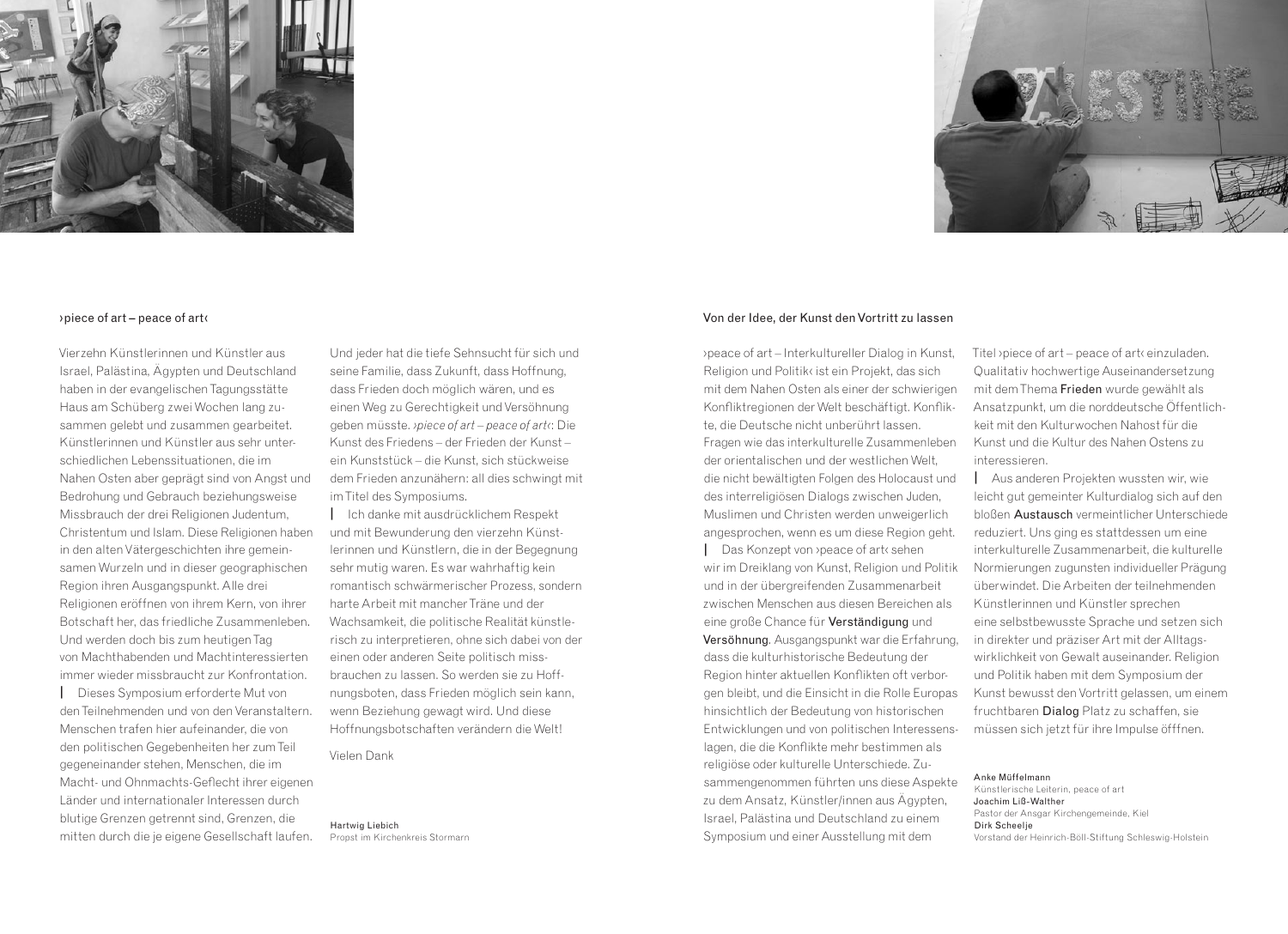

### Dialogue at Times of War?

How can you even think of intercultural dialogue while the horrors of war in the Middle East affect millions of innocent people? We are not only receiving this and similar questions from growing numbers of our partners in 35 countries. We share this question.

**|** For many years now, dialogue in the region is already severely constrained by the failure of numerous attempts to revitalize the Middle East Peace Process, and the recent armed conflicts in Gaza. We can only hope that our Governments do whatever they can in order to stop the war and the suffering of innocent people on all sides.

**|** In addition to political efforts, we need men and women of good will to stop the hatred

which always fuels new violence. Even during the Second World War and during the most dangerous times of the East-West conflict, such people raised their voice – intellectuals, young people and concerned citizens at all levels. The Anna Lindh Foundation has now more than 1000 member organizations in all 35 countries of the Euro-Mediterranean Partnership. All of them are committed to increase their efforts and not to wait until somebody else will care about our future.

**|** If we want to help political settlement, we need to dry out the cultural and religious fuel of the conflicts. We need to find new and more effective forms of a dialogue which starts with the assumption that the other opinion might be right. Religion is one important dimension of human culture and civilization, based on beliefs and tradition. There are too many human beings pretending that they would know exactly what God's will is. We as human beings need to be more modest: All of us have opinions and beliefs, inherited and inspired by traditions from our fathers and mothers and earlier generations. Human beings are subject to errors, including in their beliefs and religious practices. Nobody can claim that God justifies any conflict or violence on religious



reasons. Such conflicts must be attributed to weakness of human beings. But how can we expect followers of different religions to respect each other's opinion and belief, if they do not even know about their differences? **|** A very good idea has been practiced with the project ›peace of art – Intercultural Dialogue in Art Religion and Politics‹. We need more such creative ideas. As much as we need people who speak more than one language, we need people who know more than one religion. And we need to give young people an opportunity to discover cultural diversity as an element that makes our life richer and that is as essential for the survival of humankind as is biodiversity for nature. We need to give citizens a perspective for a 21st century in which political and economic conflicts are settled by those we are electing to represent us.

#### Traugott Schöfthaler

Executive Director of the Anna Lindh Euro-Mediterranean Foundation for the Dialogue between Cultures, Alexandria, Egypt Gründungsdirektor der euro-mediterranen Anna Lindh Stiftung für Kulturdialog, Alexandria, Ägypten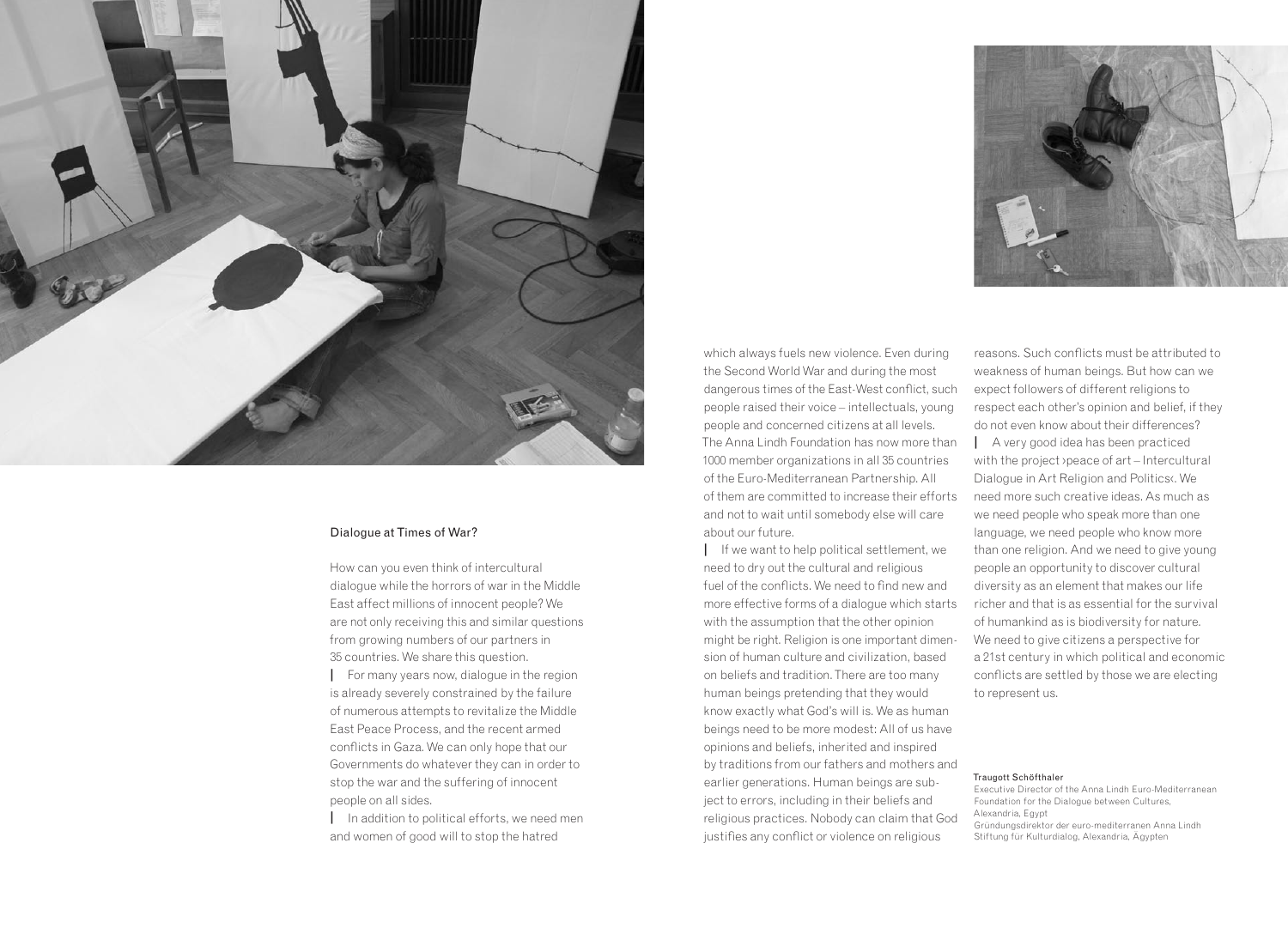

My arrival at the Haus am Schüberg was blissfully uneventful. Two friendly new acquaintances, picked me up at Hamburg airport and off we drove into a pastoral landscape. The place, just like in the brochure I saw some months before, is like a paradise for art, for self reflection: big, well lit studios, plenty of materials, convenient facilities and green surroundings, dotted with huge daffodils at that time of year. I was disappointed to learn that my colleagues from Jordan and Egypt had cancelled their arrival at the last moment and a bit surprised to learn that those referred to as Palestinian artists were four Arab-Israeli artists. (About one of them, Manal Mahmid, I had published some very favourable reviews over the past few years). For me, they were and are fellow citizens and not from a separate entity. They and four Jewish Israelis, two artists from Egypt and four German artists formed the group I met. They had already been working in the Haus am Schüberg for a week and I felt myself an absolute >outsider<; an art critic and not an artist, a newcomer and not part of the social group that had already formed.

**|** In a way, I found that that was what the project was all about: how do we, as people, function with our own basic elements, in a place where the national-political questions may seem distant for a time but are the ›raison d'être< for our being there in the first place. Can checking art as a platform for dialogue establish an understanding of the *vother*<sup>2</sup> The *>other<* who, in this case, becomes our companion for a period of time in which we, together, undertake an intellectual and emotional adventure.

**|** The meeting with Anke Mueffelmann, the artistic director of ›peace of art‹, in Israel had clarified that this was not one of the many, well intentioned activities attempting to make some kind of instant peace in our battle ridden region. I was quite reassured I should not find a host of pigeon paintings with the word ›peace‹ written in English, Arabic and Hebrew beneath, but was not at all sure what I would find.

**|** Looking back at the experience, now that, once more, there is a war going on between Israel and Lebanon, Israel and the Palestinian authority, the value of the workshop soars. For the participants, the monolithic, simplistic picture we have of the other side cracked. That dissolving, the free flow of ideas, shapes, thoughts, wishes and stories, is what was so



evident in the work done by the Artists. It was moments like seeing work by Dunia Khalil, an artist of German/Egyptian origin, and thinking how much her suitcases touch on the Jewish sensitivities, on collective Jewish memories of refugees and deportation, or smiling at the sight of sunflower seeds, so local a food, in the work of Salam Diab and then realizing how distant he feels from my society that made my stay so worth while. When confronted with the failure to build cultural bridges, a failure that has endless reasons and no excuses, it becomes evident we must try again. There is so much to do, to explore and to establish. Adva Drori, a Jewish Israeli artist, took up the sentence »Don't worry, be Jewish« that Salam, an Arab Israeli colleague said and used it in her installation made of waste objects found in Hamburg. Work with waste from Hamburg reoccurred in pieces by three of the Jewish Israeli artists and formed a link to the long black shadow the Holocaust still casts on our lives as offspring of people that were massacred, victims of industrialized mass genocide. **|** The meeting with the German artists was

an opportunity to see how totally unaware they were of how deep the pain of the Holocaust is and how strongly it prevails. Was it not some kind of way to try and feel free of guilt that led Sven's work to be a proposal for a Palestinian museum in Berlin? An answer to the Jewish museum? I believe we must leave WW2 out of the discussion and concentrate on forging new contacts of creativity, appreciation and understanding .

**|** Some Palestinian artists declined to participate in this project and what a pity that was. The initiators of the project found that the word ›peace‹ as part of their title had aroused quite a lot of ill feeling among the Palestinians who felt they had had enough of false hopes for peace. When in the ›Haus am Schüberg‹ I felt that perhaps the initiators should change the name. Today, writing in a time of war, I say NO. Let the title ›peace‹ be enlarged, let art be an unashamed voice of moderation.

#### Smadar Sheffi

Cultural journalist / Kulturjournalistin, Haaretz, Tel Aviv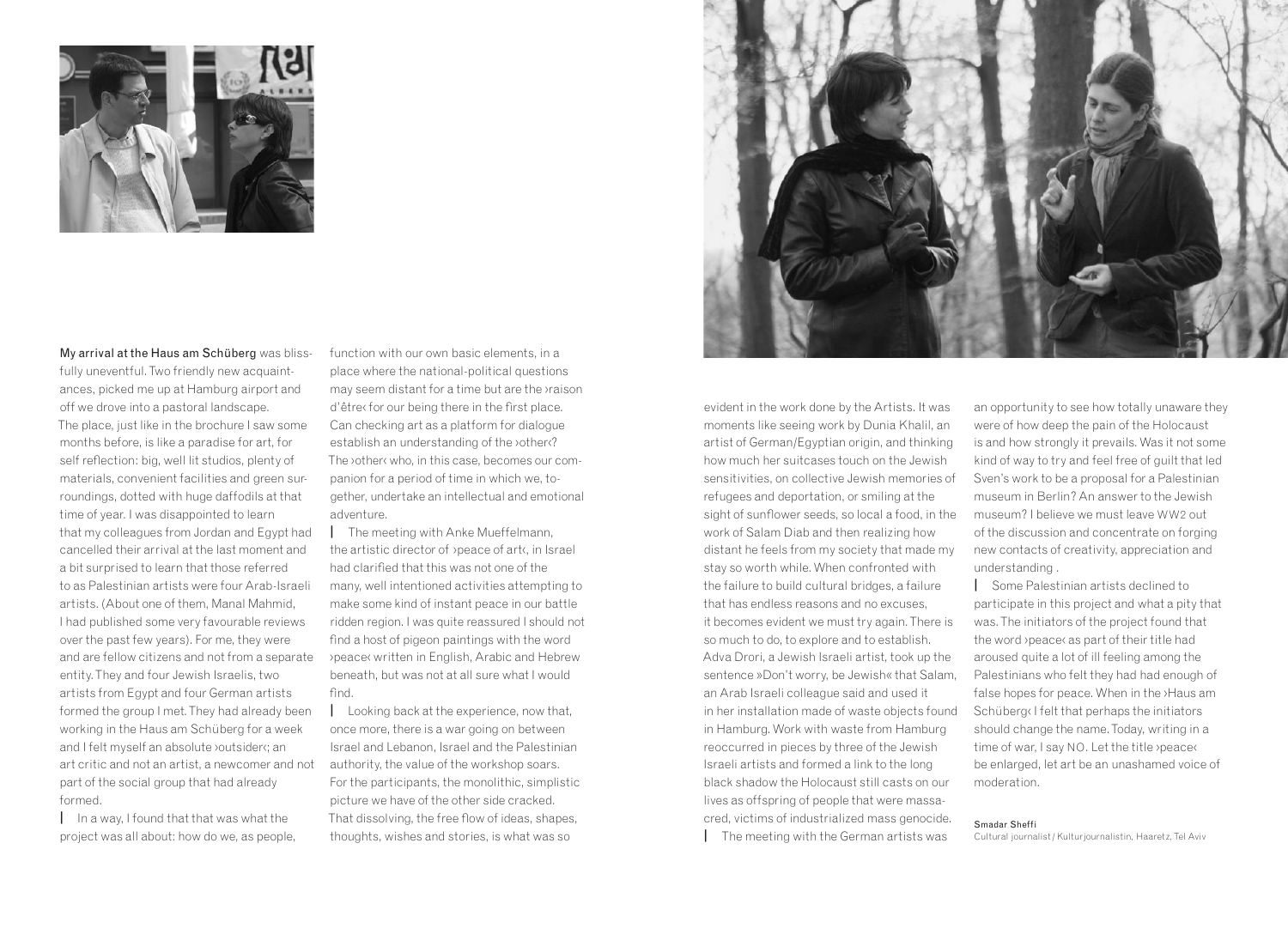

Als wir im Herbst 2005 nach Israel, Palästina und Ägypten fuhren mit der Ausschreibung zum Symposium in der Tasche, war das ein kleines Wagnis, da wir uns erst kurz vorher intensiv mit der Kunstszene dieser Länder befasst hatten. Dank der Hilfe der Böll-Büros in Tel Aviv und Ramallah sowie des Goethe-Institutes und der Townhouse Gallery in Kairo konnten wir uns aber in kürzester Zeit einen differenzierten Eindruck von Künstlerpersönlichkeiten und deren unterschiedlichen Standpunkten im Hinblick auf das Projektthema machen.

**|** Es gab in unseren Gesprächen neben sehr viel Offenheit allerdings auch kritische Vorbehalte, vor allem bezogen auf die Frage, inwieweit durch das Thema des Symposiums die künstlerische Standortbestimmung durch politische Konfrontation überschattet würde. Auch die Beteiligung religiöser Träger und der gewählte Titel ›piece of art – peace of art‹

schürte Vorbehalte, da Instrumentalisierung und mangelnde Qualität der künstlerischen Auseinandersetzung aufgrund der Erfahrung mit »Friedenskunst« in anderen politischen und religiösen Zusammenhängen befürchtet wurde.

**|** Dass es trotz dieser Bedenken gelungen ist, renommierte Künstlerinnen und Künstler arabischer und israelischer Herkunft zu finden, die bereit waren sich auf einen anspruchsvollen und mutigen künstlerischen Dialog einzulassen, und dass diese auch nach dem Symposium noch ernsthaft gewillt sind, ihren künstlerischen Dialog fortzusetzen, spricht für einen etwas unbequemen, aber erfolgreichen Start, den wir mit den gewonnenen Partnern gerne fortsetzen.

Anke Müffelmann und Ulrich Horstmann

Ausstellungsorganisation und künstlerische Leitung Exhibition management and Artistic direction

#### Contact persons of ›peace of art‹ in the Middle East | Gesprächspartner für ›peace of art‹ im Nahen Osten

RAPHIE ETGAR (Museum on the Seam, Jerusalem) | LIV SPERBER and IDO BAR EL (Bezalel Academy of Arts and Design, Jerusalem ) | AMOS DOLAV ( Goethe Institute, Tel Aviv ) | TAL BEN ZVI ( Curator, Haifa ) | FREDDIE ROKEM ( Tel Aviv University | SAID ABU SHAKRA (Art Gallery Um El Fahem ) | SMADAR SHEFFI (HAARETZ, Editorial Dept. of Culture ) | MONIQUE L. HAR-EL (Har-El Printers & Publishers, Jaffa) | SIMONE LENZ (Goethe Institute, Jerusalem) | FATEN NASTAS MITWASI ( The International Center of Bethlehem ) | JACK PERSEKIAN ( Al-ma'mal-Contemporary Art Foundation, East Jerusalem) | DEDI BARON (Habima National Theatre, Tel Aviv) | FATEN FARHAT (Sakakini Cultural Center, Ramallah) | MOHAMMAD SALEH (Young Artists Forum, Ramallah) | TAYSEER BARAKAT and SOULIMAN MANSOUR (Zyriab Gallery, Ramallah ) | FAREED C. MAJARI (Goethe Institute, Ramallah ) | REEM FADDA (Palestinian Association for Contemporary Art [ PACA ], Ramallah ) | WILLIAM WELLS ( The Townhouse Gallery for contemporary art, Cairo ) | DR. SHAWKY HAFEZ ( Helwan University, Cairo ) | JOHANNES EBERT and DR. FRIEDRICH DAHLHAUS ( Goethe Institute, Cairo ) | UTE MEINEL, SUSANNE ABOU GHAIDA, GREGROY KEHAILIA ( Anna Lindh Foundation, Alexandria ) | STEFAN WINKLER ( Goethe Institute, Alexandria) | MONA MARZOUK and BASAM EL-BARONI (Alexandria Contemporary Arts Forum)

# From idea to reality – documentation of a project process

The idea of the symposium already came up in 1999 on a journey to Egypt and Israel. During talks with M. Taha Hussein, who later became the guest of honour at the symposium, ideas were developed for an encounter of artists in Germany which was the initial step for this project.

**|** With the design of the conception (check: www.peace-of-art.de), the specific project phase began at the end of 2004. First of all, a venue for the symposium had to be found. At this point a door opened on the Haus am Schüberg of the Stormarn Church District which appeared to be suitable and was interested in a partnership. The convening of an art council consisting of persons from the Schleswig-Holstein art scene supported the artistic quality and content of the project by taking part in the final selection of participating artists and networking with cooperation partners. The next step was to find partners for the development of a ›Middle East culture week‹ exhibition and event. It now comprises exhibition venues and galleries as well as organizers from the cultural, religious and political field.

**|** Supported by five patrons, the international call for tenders for the symposium could then start. A delegation visited Tel Aviv, Jaffa, Jerusalem, Ramallah, Bethlehem, Cairo and Alexandria for talks. In this way, it was possible to establish contact with artists and institutions prepared to cooperate within the frame of the culture weeks at a later date. When the call for tenders ended, 200 applications had



been submitted. In spite of all efforts there was a shortage of applications from the regions of the Palestinian Authority. Finally 16 artists were invited: four each from Egypt and Germany, four Israelis and four Palestinians. On April 24th, fourteen artists arrived; two Egyptian artists could not attend but will participate by displaying works at the exhibition in Kiel. The artists at the symposium could rely on a committed team at the **>Haus am Schüberg**, thus, a constructive climate of work and dialogue evolved from the very first day. Invited by the Heinrich-Boell-Foundation, Schleswig-Holstein, two culture journalists Smardar Sheffi (Tel Aviv, Hareetz) and Nadjwan Darwish (East Jerusalem, freelancer) visited the symposium, reflecting on and reinforcing the analysis of the meaning of ›piece of art – peace of art‹. The symposium ended with an impressive weekend presentation of the works in the gallery of the ›Haus am Schüberg‹.

**|** Afterwards the artists had the opportunity to get to know the exhibition venues and the people who run them during a two day visit in Kiel. All the participants confirmed the success of the conception and emphasized their positive experiences in intercultural cooperation. As far as funds allow, they will meet again in the context of a colloquium during the culture weeks in order to continue their initial dialogue with the public.

Heinrich-Boell-Foundation / Heinrich-Böll-Stiftung Schleswig-Holstein, Kiel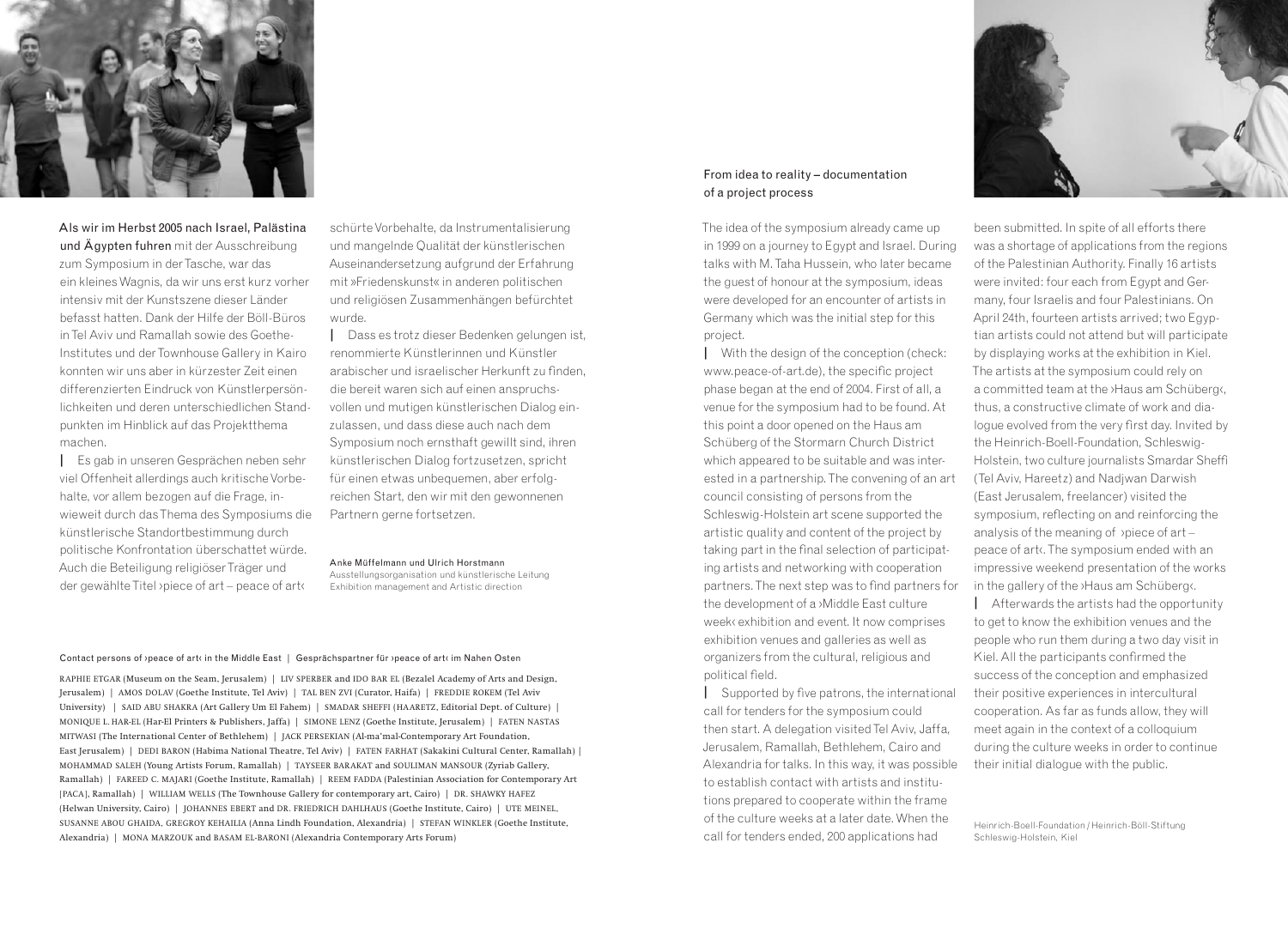

Werden Kunstproduktionen von kulturellen. regionalen und historischen Begebenheiten beeinflusst? Die Frage erscheint zunächst obsolet, weil Selbstverständliches hier hinterfragt wird. Und dennoch muss die Frage gestellt werden, wenn freischaffende Künstler aus vier Kulturkreisen zusammentreffen und gemeinsam während eines Symposiums ihre Ideen in Werken der bildenden Kunst manifest werden lassen.

**|** Es ist ein bekanntes Phänomen der Migration, dass sich Menschen und ihre Ausdrucksweisen verändern, sobald sie ihre eigenen Heimatgrenzen überschreiten und sich mit Neuem, mit ehemals Fremdem auseinander zu setzen haben. Gerade in der bildenden Kunst ist dies sehr eindrucksvoll abzulesen. Solche vermeintlichen Kleinigkeiten, wie Essen, Klima, Landschaft, Gesellschafts- und Infrastruktur, all jenes also, was uns alltäglich umgibt, beeinflusst die Sprache eines Künstlers, wenn er sich bewusst mit seiner neuen Umgebung auseinandersetzt. Entsprechend verändern sich die Zeichen und die Intensität seiner Bilder.

**|** Was aber geschieht, wenn sich Künstler für nur kurze Zeit von ihrer Heimat lösen und mit vorgefertigten Ideen und Vorstellungen

ein Gastland für knapp zwei Wochen besuchen? Die klösterliche Abgeschiedenheit im Haus am Schüberg und die intensive Arbeit, der Gruppenprozess des gemeinsam an einem Ort Lebens, verhinderte eher die sichtbare Einflussnahme von deutscher Kultur und Seinsart, beförderte aber dennoch nicht die Überschirmung der entstandenen Objekte mit nah-östlichen Kulturobjekten und Kulturverständnis.

**|** Ruti Helbitz Cohen veränderte ihren künstlerischen Stil nicht, sondern formte das aus, was sie als Idee zu »Gefangensein – Befreiung – Entwicklung« mitgebracht hatte. Gleiches bei Or Kadar, fasziniert von einer speziellen Tiefdrucktechnik, setzte er sein Thema »Nightmare« um. Eine Barriere aus Holz lässt per se nicht auf eine künstlerische Arbeit aus dem Nahen Osten schließen, denn Grenzen gibt es auf der ganzen Welt, mehr oder weniger überwindbare. Und, wenn Aufgesammeltes vom Sperrmüll oder Ware aus umliegenden Geschäften zum Mittelpunkt der künstlerischen Auseinandersetzung werden, dann sind es die portablen Kleinigkeiten, die von den Künstlern mitgebrachten Objekte, die eine Verortung möglich machen. Oder, wenn Grenzverläufe thematisiert werden, wie bei Shlomit Bauman,



bei Nermine El Ansari, mit Einschränkung bei Dunia Khalil und Katalin Schaak, dann kann von einer deutlichen, weil ablesbaren regionalen Bezugnahme gesprochen werden. Doch haben keramische Abziehbilder, die Augen und Brustbehaarung zeigen, sowie Grenzverläufe aus historischen Atlanten und ein in arabischer Schrift verfasster Liebesbrief nur wenig mit der direkten kulturellen Herkunft zu tun. Und ebenso wenig läßt sich die Darstellung von Kriegsgerätschaften ausschließlich mit Palästina verbinden, auch nicht in der piktogrammartigen Minimalisierung, wie sie Nasrin Abu-Baker wählte; Krieg und Kriegsdarstellungen sind leider auch generelle, weltumfassende Themen.

**|** Bei der anderen Hälfte der Künstler ziehen sich kulturelle Verwurzelungen direkt in die entstandenen Werke. Sven Kalden wählte Sichtbeton als Arbeitsmaterial, die Berliner Mauer stand hier Pate. Die Keramikerin Stephanie Link blieb ihrem Material Ton treu und Adva Drori implementierte eine gusseiserne Reliefdarstellung des sechszackigen Davidsterns zentral in ihre Performance. Am

deutlichsten aber war die kulturelle Bindung bei Khader Oshah und Salam Diab abzulesen. Khader Oshahs Porträts der fernen Familienmitglieder und schließlich das Vergraben der entstandenen Bilder in der deutschen Erde ließen zu keinem Zeitpunkt Zweifel daran aufkommen, welcher Zielrichtung seine künstlerische Arbeit gewidmet ist: dem Kampf gegen das Vergessen. Ähnlich ging Salam Diab vor, wenn auch fordernder und plakativer, indem er lesbare Schriftzeichen mit Lebensmitteln in seinen Objekten verband.

**|** Das durchweg junge Alter der anwesenden Künstler war aber nicht ausschlaggebend dafür, dass wir uns nicht in einem orientalischen Basar, verpflanzt nach Ammersbek, wieder fanden. Denn auch der Ehrengast, Prof. M. Taha Hussein, wählte Mehrsprachigkeit und baute kleine Denkmalmaquetten aus Ton. Symbole des Miteinanders und des Füreinanders.

Martin H. Schmidt Kunsthistoriker und Kunstberater, Oberursel Art historian and art consultant, Oberursel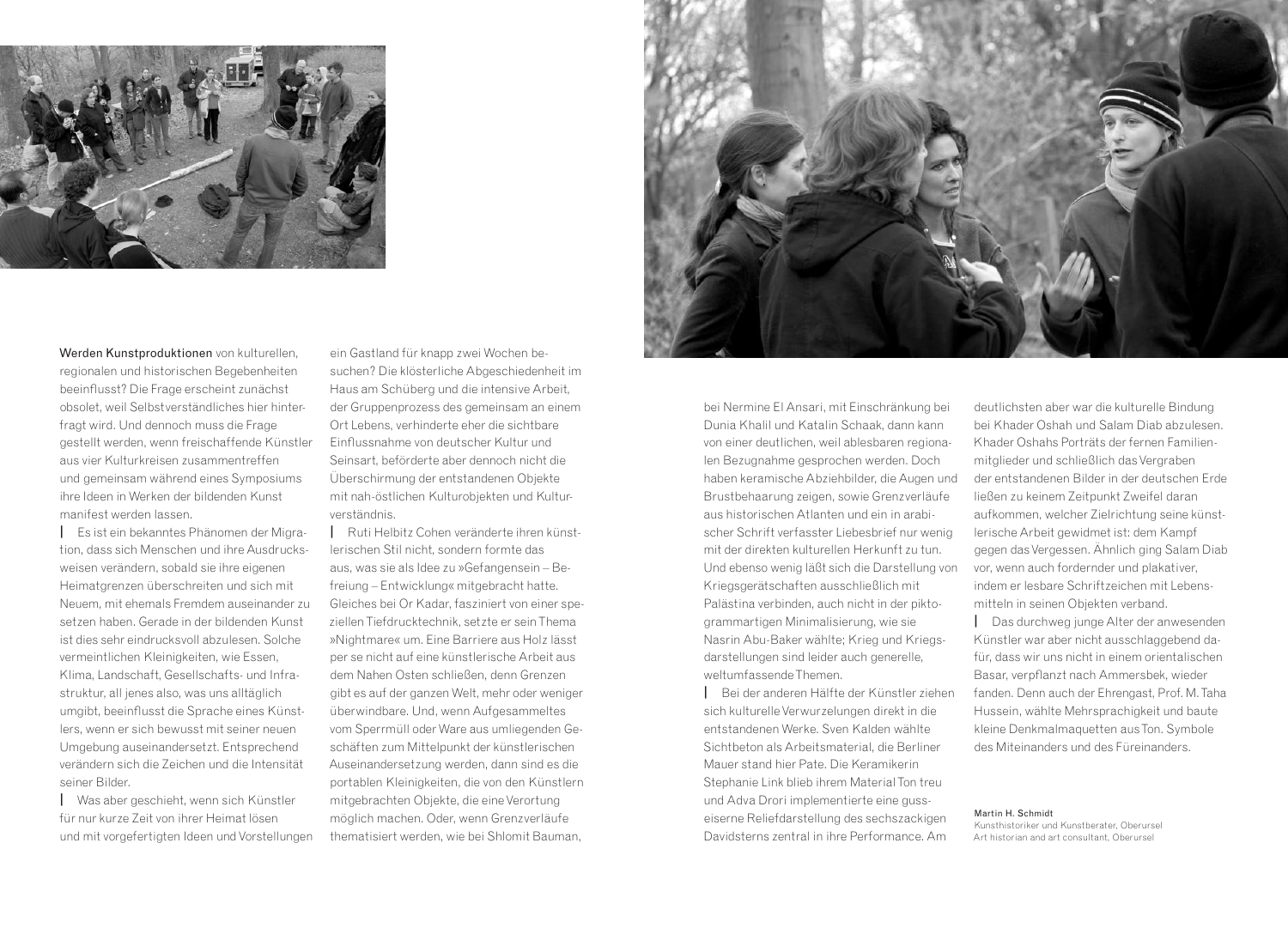

### Im Heiligen Land liegt der Schlüssel für

den Frieden im Nahen Osten verborgen, ein Schlüssel zum Frieden für unsere ganze bewohnte Erde (oikumene). Dieser Schlüssel wird dringender gebraucht denn je, doch wird die Suche immer schwieriger: wer hätte gedacht, dass 15 Jahre nach dem Fall der Berliner Mauer eine neue Mauer errichtet wird, die Menschen von Menschen trennen soll. Wer hätte gedacht, dass der Frieden im Nahen Osten in immer weitere Ferne rückt. Umso wichtiger ist es, Orte und Räume anzubieten, die außerhalb der alltäglichen und bedrohlichen Konfliktfelder, Begegnung und Dialog ermöglichen. Solche geschützten Räume anzubieten, ist eine der genuinen Aufgaben der Kirche. Das Haus am Schüberg ist ein solcher Ort, der Begegnung ermöglicht.

**|** Die Künstler nahmen dieses einladende Haus und seine vielfältigen Räumlichkeiten mit Phantasie und Begeisterung, mit Fröhlichkeit und großer Arbeitsintensität an. Der interkulturelle Dialog zwischen Kunst, Religion und Politik ist mit dem Symposium in beispielhafter Weise geglückt, weil die beteiligten

Künstlerinnen und Künstler sich und anderen mit großer Offenheit begegneten.

**|** Dass sich ein christliches Haus so der Kunst und dem politischen Dialog öffnet, war für manche der Künstler eine neue Erfahrung und Grund für Gespräche über unterschiedliche Erfahrungen mit und über das Verständnis von Glaube und Religion. Die Nordelbische Evangelisch-Lutherische Kirche (NEK) dokumentiert mit der Teilnahme an der Realisierung dieses Symposiums ihr ökumenisches Engagement für eine friedlichere und gerechtere Welt. Sie steht dabei in der Tradition des konziliaren Prozesses für Gerechtigkeit, Frieden und Bewahrung der Schöpfung und in einer verantwortlichen Mitarbeit an gesellschaftlichen Prozessen in unserem Land und in der Einen Welt.

### Dr. Marianne Subklew

Arbeitsstelle Gewalt überwinden der Nordelbischen Ev.Luth. Kirche Department for the Overcoming of Violence in the North Elbian Church

# Letter from ›Haus am Schüberg‹ to the participating artists of the Symposium

## Dear Friends,

As we may say after fourteen days of living and working together – something is missing since you left. But we want to report at least what has stayed with us by means of this letter. **|** Your arrival was already a surprise. Instead of meeting individual travellers who didn't know each other, there was a group of people cheerfully chatting to one another. Curiosity to get to know each other and willingness to meet the others were evident in the symposium from the very beginning. That was a stroke of luck for us because national, religious, aesthetic, political or personal barriers could have predominated. Of course, it took some days before everybody adjusted. And the studios had to be distributed, the bedrooms to be converted into workrooms, beds had to be carried down to the cellar and materials to be described in several languages using our hands and feet. We also realized how difficult arriving and living with us was made by worries about children and family at home – telephone contact sometimes made things even worse instead of easier. But, even so, fourteen distinct individuals became a group that was able to cope with the challenge to open up towards each other, to share workrooms, to present their own work, to expose designs and conceptions to discussion, to allow inquiries about their work and to discover the inspiring parts of conversations rather than the criticism. The openness, the honesty and the fair atmosphere in which these talks took place impressed us.



**|** The ways in which you reacted to the ›Haus am Schüberg‹ were gratifying for us. Some of you were astonished that the church feels so much affinity for art. We tried to present and to design our church conference centre as an open space that offers sheltered rooms and work conditions which make encounter and enfolding possible. Your demands on material, time and support for the production of your works sometimes challenged us, rarely embarrassed us but never drove us to despair. This we owe to a big circle of people we could rely upon who support the work of the ›Haus am Schüberg‹ and found the idea and the conception of ›peace of art‹ convincing. The feedback at the farewell evening campfire on the ›Haus am Schüberg‹ as venue, its atmosphere, the members of staff and their role in supporting the successful realization of the symposium filled us with gratitude. The presentation of your works was a worthy conclusion and a feast which will be remembered.

Shalom, shalom – looking forward to meeting you again – wherever – are

#### Nicole Bremond

Begleitung des Symposiums Artistic consultation of the Symposium

#### Axel Richter

Künstlerische Leitung, KunstHaus am Schüberg Artistic direction, KunstHaus am Schüberg

#### Otto Michael Dülge

Studienleitung, Haus am Schüberg, Ammersbek Academic direction, Haus am Schüberg, Ammersbek